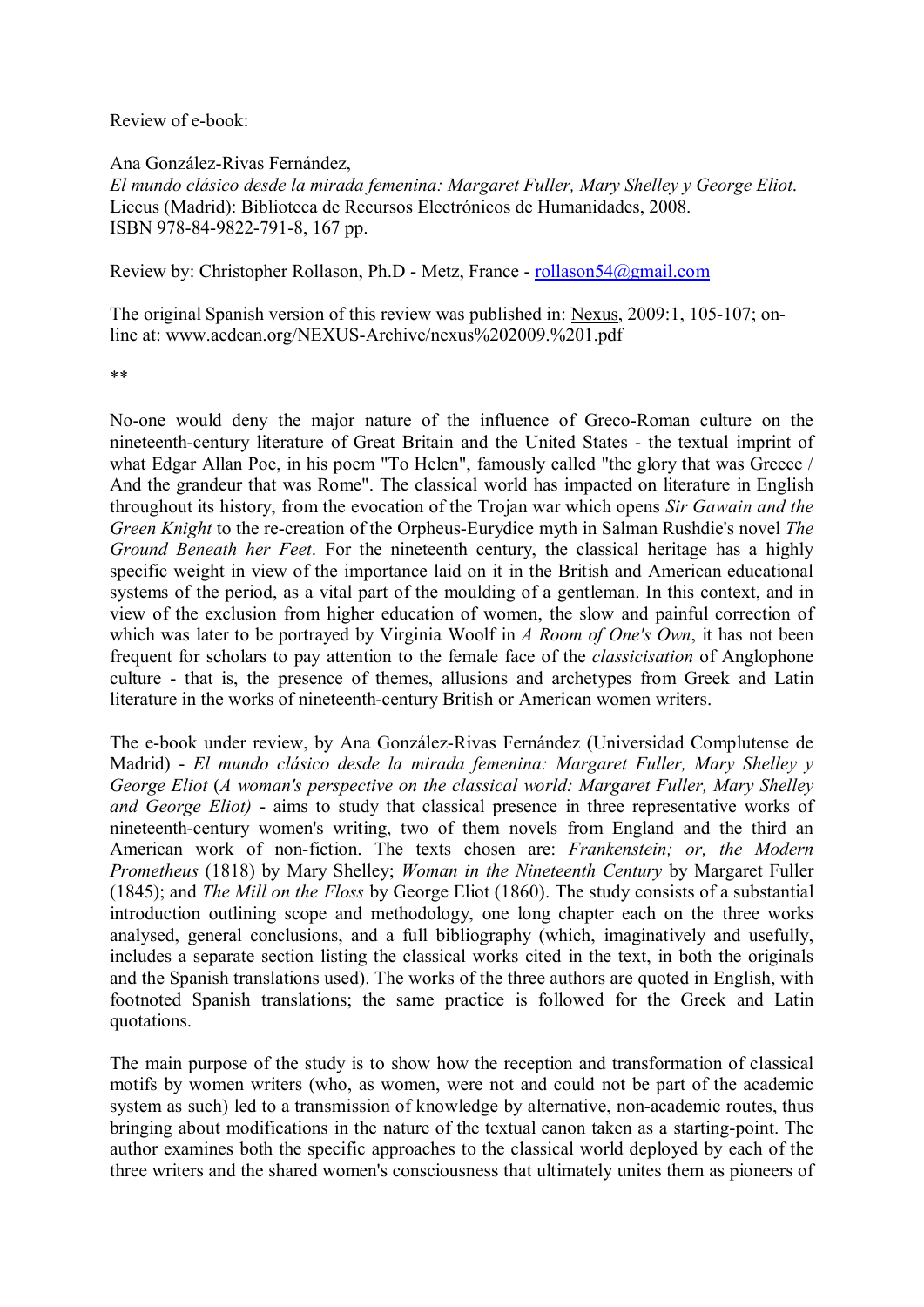modern-day women's writing. Stress is laid on the vanguard positions and feminist orientations of all three (Mary Shelley was, after all, Mary Wollstonecraft's daughter), and also on the exceptional circumstances in terms of family and life-history which enabled each to educate herself (not forgetting the classics) and achieve a cultural level that went far beyond the normative female confines of the era. Thus, for instance, we are told how Mary Shelley's father, William Godwin, "le permitía … el acceso a su biblioteca personal, donde empezó a conocer a autores como Tácito, Virgilio y Ovidio" ("allowed her … access to his private library, where she made the acquaintance of such writers as Tacitus, Virgil and Ovid" - 58-59).

Rather than adhering to chronology, the author chooses to begin with Margaret Fuller, thus giving priority to the discursive space constituted by feminist ideas, as eloquently expounded by the American writer. Fuller, a leading adept alongside Emerson and Thoreau of the philosophical school known as Transcendentalism and the wife of an Italian aristocrat, has a profile differing from that of Mary Shelley or George Eliot, insofar as her best-known work is an openly feminist manifesto, *Woman in the Nineteenth Century*. In this context, Ana González-Rivas states that "Fuller muestra una clara intencionalidad en su uso de la mitología clásica" ("Fuller's use of classical mythology is highly intentional" - 24). She argues that Fuller's aim is to create a *women's rhetoric*, starting out from classical rhetoric but pursuing very different ends, since the desired end-product is a *feminisation of discourse*. At the same time, Fuller's work is viewed as exhibiting a constant concern to reconfigure the female personalities of classical mythology, as in the case of "Miranda, un personaje imaginario que representa a la propia Fuller [que] llama a Ifigenia y a Antigona 'hermanas'" ("Miranda, an invented character representing Fuller herself, [who] calls Iphigenia and Antigone her 'sisters'" - 27).

Next examined is the case of Mary Shelley, whose celebrated novel *Frankenstein* here represents a genre often undervalued and misunderstood, namely Gothic fiction – which, as Ana González-Rivas takes pains to stress, proves on examination to have surprisingly deep connections with the Greco-Roman world. Her analysis of *Frankenstein* points up the many cases in which Mary Shelley takes up and reinterprets classical archetypes – the Prometheus of her subtitle (an analogy never made explicit in the text itself, yet ever-latent and placing its author in an implied dialogue with Aeschylus), of course, but also figures such as Oedipus (Sophocles) and Medea (Euripides). In this way, Mary Shelley's Gothic novel becomes a nineteenth-century rereading and rewriting of Greek tragedy, interrogated from a women's vantage point. Ana González-Rivas concludes that "esta reacomodación ha generado una fusión de géneros, donde se sigue manteniendo con éxito la esencia de los clásicos" ("this readjustment has led to a fusion of genres, in which the essence of the classics is successfully maintained"), resulting in "una nueva tragedia griega, pero escrita por una mujer inglesa del siglo XIX" ("a new Greek tragedy, but written by a nineteenth-century Englishwoman" - 87).

George Eliot (as the writer born Mary Anne Evans is universally known) appears in representation of the Victorian novel (an appellation which, in spite of everything, derives from the name of a woman, symbol of the British nation in the epoch of all-conquering capitalism). The discussion focuses on her third work of fiction, the much-loved *The Mill on the Floss*. In her analysis of this text, Ana González-Rivas stresses the presence of multiple classical allusions (often semi-parodic, as in the ironic comparison of the suitor Stephen Guest to Hercules, or even verging on the Gothic, as when the heroine Maggie Tulliver's locks are likened to the Medusa's), while also pointing up Eliot's insistent questioning of the educational values of her time. Maggie's brother Tom is obliged, as part and parcel of his